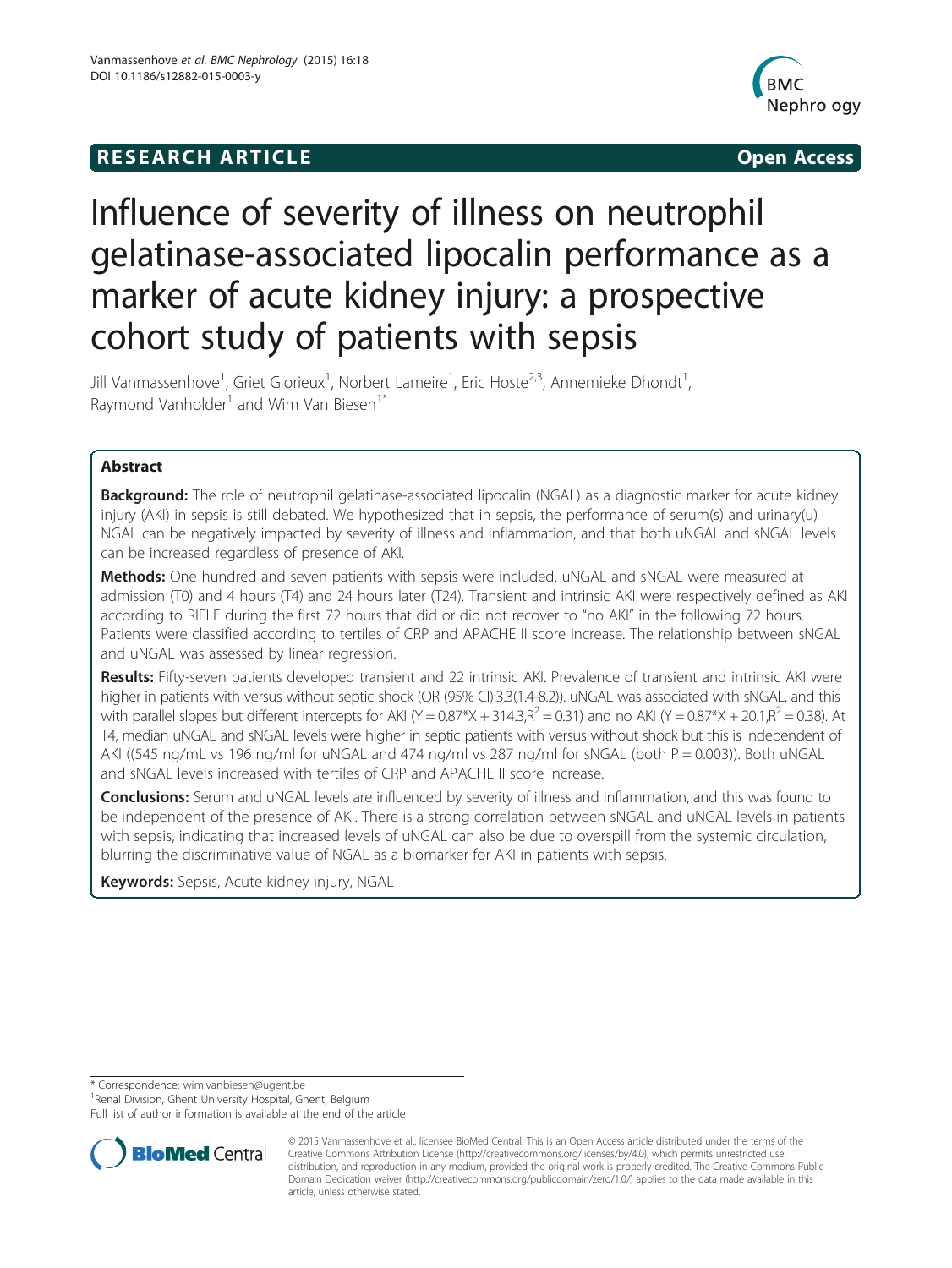# Background

Septic acute kidney injury (AKI) is associated with worse outcome compared to non-septic AKI and is regarded as a distinct clinical entity [[1\]](#page-9-0). The unacceptably high mortality rates associated with septic AKI are partly explained by an incomplete understanding of the pathophysiology and a delay in diagnosis [\[2-6](#page-9-0)]. Early diagnosis of septic or non-septic AKI remains cumbersome because it relies on imperfect parameters such as serum creatinine while introduction of new serum and urinary biomarkers could hypothetically allow earlier diagnosis and better prognostication [[7-9\]](#page-9-0). At present, NGAL (neutrophil gelatinase-associated lipocalin) has been the most frequently investigated biomarker for early diagnosis of AKI [[10\]](#page-9-0). In humans, three different forms of NGAL can be found, namely a 25 kDa monomer, a 45 kDa dimer and a 135 kDa heterodimer, covalently conjugated with gelatinase [\[11](#page-9-0)-[13\]](#page-9-0). Up till now, no commercially available immunoassays are able to make a clear discrimination between the monomer, mainly released from tubular epithelial cells, and the dimer, originating from neutrophils [[12\]](#page-9-0).

Some studies found increased urinary NGAL levels in patients classified as having transient AKI, suggesting presence of subtle tubular structural injury [[14,15\]](#page-9-0). In addition, studies where there was a rise in biomarker level (either in serum or urine) without a rise in serum creatinine or a decrease in urinary output, resulted in speculation on the existence of a new entity called subclinical AKI [\[16,17](#page-9-0)]. However, serum NGAL levels can be increased in many other conditions beside acute kidney injury, such as inflammation [\[18](#page-9-0)]. As serum NGAL is filtered at the glomerular level, also urinary NGAL can potentially be influenced by inflammation [[19-21](#page-9-0)].

The present study aims to characterize the origin of the raised serum and urine levels of NGAL in septic patients. We hypothesized that, as in sepsis patients, the prevalence of AKI is related to severity of sepsis, which in turn is associated with an increase in urinary and serum NGAL levels, a correlation between both urinary and serum NGAL, and severity of illness could exist, independent of the presence of AKI.

# Methods

#### Study cohort

One hundred and seven consecutive patients with sepsis, admitted to the Ghent University Hospital between 12/01/2010 and 05/09/2010, were prospectively enrolled. Sepsis, severe sepsis or septic shock were defined according to the American College of Chest Physicians/Society of Critical Care Medicine Consensus Conference guidelines [\[22\]](#page-9-0). Briefly, sepsis was defined when two or more of the following conditions were present as a result of infection: 1) temperature  $>38^\circ$  or  $< 36^\circ$ , 2) heart rate >90 beats/min, 3) respiratory rate >20 breaths/min or  $PaCO2 < 32$  mmHg  $( $4,3$  kPa)$  or 4) white blood cell count  $>12000$  cells/mm<sup>3</sup> or <4000 cells/ mm<sup>3</sup>, or >10% immature (band) forms. Severe sepsis was defined as sepsis associated with organ dysfunction, hypoperfusion or hypotension. Sepsis with shock was defined as sepsis with hypotension despite adequate fluid resuscitation or vasopressor need. Since only four patients were not classified as having either severe sepsis or septic shock, we combined sepsis and severe sepsis in a new cumulative category 'sepsis without shock', as opposed to 'sepsis with shock'. Exclusion criteria were 1) a history of liver and/or kidney transplantation, 2) ICU stay less than 24 hours, 3) patients treated with chronic haemodialysis and 4) age <17 years.

Fluid management and decision-making for need of RRT were done by intensivists, who were blinded to the study, and according to protocols applied in the study hospital. The study was approved by the ethical committee of the Ghent University Hospital. Written informed consent was obtained from the patient or their next of kin. Research adhered to the tenets of the Declaration of Helsinki.

# Study definitions

We defined AKI based on the worst of either serum creatinine or urinary output criteria according to RIFLE [[23\]](#page-9-0). The urinary output criterion was based on 6-hour blocks, as described by Macedo et al. [[24\]](#page-9-0). Baseline serum creatinine was based on the most recent value before admission or was estimated with the MDRD equation if the latter was not available [\[23\]](#page-9-0).

Transient acute kidney injury was defined as presence of AKI according to RIFLE, occurring in the first three days after admission and returning to no AKI within the following 72 hours. Intrinsic AKI was defined as presence of AKI according to RIFLE in the first three days of admission that did not improve to no AKI in the following 72 hours. Patients who left ICU before 5 days after admission were followed up at the department they were transferred to.

# Sample collection

Urine and blood samples were collected at the moment of admission (T0), four hours later (T4) and 24 hours later (T24). Blood samples were centrifuged at 1500 g for 10 minutes within 20 minutes after collection, and serum was aliquoted and stored at −80°C for later batch analysis. Urine was collected in a sterile manner and centrifuged at 500 g for 10 minutes, and urine samples were aliquoted and stored at −80°C for later batch analysis.

Serum and urinary neutrophil gelatinase-associated lipocalin (NGAL) were measured using an ELISA kit (Bioporto<sup>R</sup> Diagnostics Denmark).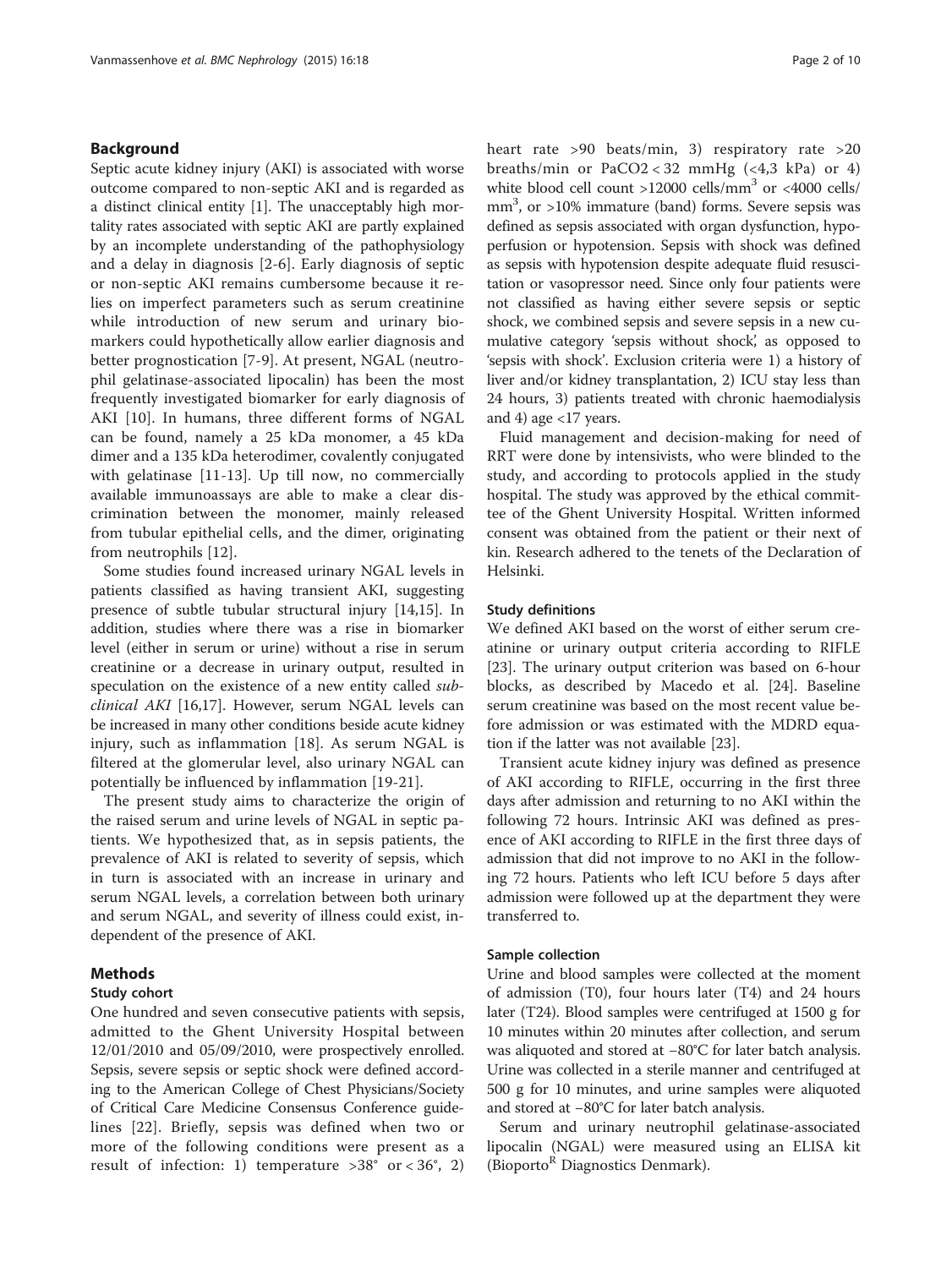#### <span id="page-2-0"></span>Data collection

After informed consent, demographics and medical history were obtained. Laboratory and clinical data were registered in a dedicated database. APACHE II scores were calculated over the first 24 hours of admission.

Patients were classified according to tertiles of serum C-reactive protein (CRP) levels (CRP ≤20.10 mg/dL, CRP 20.11-30.70 mg/dL and CRP ≥30.71 mg/dL) and APACHE II score increase (APACHE II <20, APACHE II 20–25 and APACHE II >25).

#### Statistical analysis

Results are reported as medians and interquartile ranges (IQR) for continuous variables, unless otherwise specified. Discrete variables are reported as numbers and/or percentages. All statistical analyses were performed using SPSS<sup>®</sup> 19. All consecutive patients fulfilling the inclusion criteria were included, irrespective of their course or duration of stay at ICU.

Demographic characteristics of the study cohort were compared using using Mann–Whitney U test (two groups) or Kruskal Wallis (>two groups) (continuous variables not normally distributed). Student's t test (two groups) or one-way ANOVA (>two groups) were used to compare means (continuous variables with normal distribution).

As planned, patients were classified according to sepsis status (sepsis without vs sepsis with shock), AKI status (no AKI vs transient AKI vs intrinsic AKI) and tertiles of CRP and APACHE II score for comparison.

Dichotomous variables were compared between groups using Chi square analysis.

Regression analysis was used to assess association between serum and urinary NGAL.

# Results

Demographics and clinical background of the 107 included patients are presented in Tables 1 and [2](#page-3-0) as partially published elsewhere [[25\]](#page-9-0) (Tables 1 and [2](#page-3-0)). Sepsis without shock was present in 42 (39.3%) patients and sepsis with shock in 65 (60.7%) patients. Twenty-eight (26.2%) patients were classified as having no AKI versus 57 (53.3%) and 22 (20.6%) as having transient and intrinsic AKI, respectively. Median APACHE II score was 21 in sepsis patients without shock and 23 in those with shock  $(P = 0.22)$  and increased from no AKI over transient AKI to intrinsic AKI  $(P = 0.08)$ .

|                                                                           | no AKI $(n = 28)$ | Transient AKI $(n = 57)$ | Intrinsic AKI $(n = 22)$ | p value |
|---------------------------------------------------------------------------|-------------------|--------------------------|--------------------------|---------|
| Gender male (%)                                                           | 51.7              | 54.4                     | 59.1                     | 0.93    |
| Age (years, mean/sd)                                                      | 55.4(17.3)        | 62.6(13.2)               | 63.1(14.9)               | 0.08    |
| Reason for admission (%):                                                 |                   |                          |                          | 0.11    |
| Respiratory                                                               | 46.4              | 38.6                     | 36.4                     |         |
| Abdominal                                                                 | 21.4              | 33.3                     | 36.4                     |         |
| Urinary                                                                   | 7.1               | 8.8                      | 0                        |         |
| Endocarditis                                                              | 3.6               | 7.0                      | 0                        |         |
| Neurological                                                              | 7.1               | 0                        | 4.5                      |         |
| Catheter                                                                  | 10.7              | 1.8                      | 0                        |         |
| Other                                                                     | 3.6               | 10.5                     | 22.7                     |         |
| CKD on admission (eGFR according to MDRD <60 mL/min/1,73 m2) (%)          | 10.7              | 8.8                      | 9.1                      | 1       |
| APACHE II score on the first day of admission                             | 21(10)            | 22(8)                    | 24.5(9)                  | 0.08    |
| Fluid balance first 24 hours (liter, mean/sd)                             | 2.2(1.8)          | 3.1(1.9)                 | 5.4(2.7)                 | < 0.001 |
| Use of diuretics on the first day of admission (%)                        | 7.1               | 14                       | 22.7                     | 0.29    |
| RRT need during ICU stay (%)                                              | 0                 | 1.8                      | 59.1                     | < 0.001 |
| Vasopressor use (%)                                                       | 32.1              | 61.4                     | 86.4                     | < 0.001 |
| Total dose of noradrenaline first 24 h in µg/kg/min (mean/sd)             | 0.05(0.11)        | 0.09(0.12)               | 0.20(0.22)               | 0.001   |
| Maximum dose of noradrenaline during first 24 h<br>in µg/kg/min (mean/sd) | 0.12(0.23)        | 0.25(0.31)               | 0.54(0.55)               | 0.008   |
| Need for ventilation during ICU stay (%)                                  | 39.3              | 50.9                     | 86.4                     | 0.002   |
| LOS in the ICU (days)                                                     | 5(6)              | 5(10)                    | 38(32)                   | 0.014   |
| ICU mortality (%)                                                         | 21.4              | 15.8                     | 54.2                     | 0.002   |
| Mortality at 90 days (%)                                                  | 28.6              | 24.6                     | 59.1                     | 0.012   |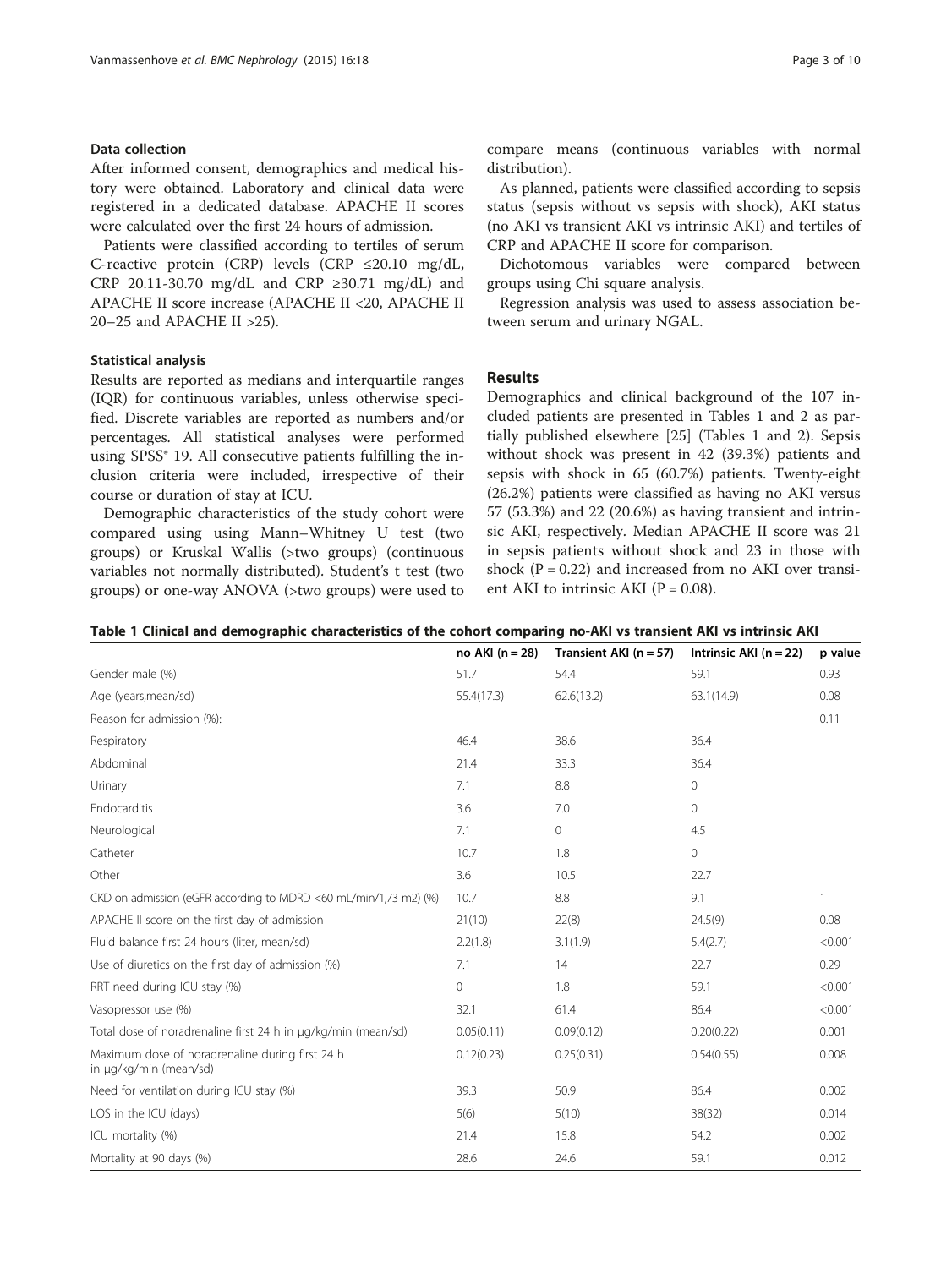|                                                                        | Sepsis without shock $(n = 42)$ | Sepsis with shock $(n = 65)$ | p value |
|------------------------------------------------------------------------|---------------------------------|------------------------------|---------|
| Gender male (%)                                                        | 50                              | 60                           | 0.31    |
| Age (years, mean/sd)                                                   | 57.6(15.6)                      | 62.9(14.3)                   | 0.16    |
| Reason for admission (%):                                              |                                 |                              | 0.02    |
| Respiratory                                                            | 47.6                            | 35.4                         |         |
| Abdominal                                                              | 14.3                            | 41.5                         |         |
| Urinary                                                                | 14.3                            | 1.5                          |         |
| Endocarditis                                                           | 2.4                             | 6.2                          |         |
| Neurological                                                           | 4.8                             | 1.5                          |         |
| Catheter                                                               | 4.8                             | 3.1                          |         |
| Other                                                                  | 11.9                            | 10.8                         |         |
| CKD on admission (MDRD <60 mL/min/1,73 m2) (%)                         | 16.7                            | 4.6                          | 0.04    |
| APACHE II score on the first day of admission                          | 21(9)                           | 23(9)                        | 0.22    |
| AKI (transient or intrinsic) (%)                                       | 25(59.5)                        | 54(83.1)                     | 0.007   |
| Fluid balance first 24 hours (liter, mean/sd)                          | 2.06(2.21)                      | 3.8(2.58)                    | < 0.001 |
| Use of diuretics on the first day of admission (%)                     | 9.5                             | 16.9                         | 0.28    |
| RRT need during ICU stay (%)                                           | $\circ$                         | 21.5                         | 0.001   |
| Total dose of noradrenaline first 24 h in µg/kg/min (mean/sd)          | N/A                             | 0.17(0.16)                   | N/A     |
| Maximum dose of noradrenaline during first 24 h in µg/kg/min (mean/sd) | N/A                             | 0.44(0.41)                   | N/A     |
| Need for ventilation during ICU stay (%)                               | 39.3                            | 73.8                         | < 0.001 |
| LOS in the ICU (days)                                                  | 4(6)                            | 7(16)                        | 0.03    |
| ICU mortality (%)                                                      | 14.3                            | 32.3                         | 0.04    |
| Mortality at 90 days (%)                                               | 19.0                            | 41.5                         | 0.02    |

<span id="page-3-0"></span>

| Table 2 Clinical and demographic characteristics of the cohort comparing sepsis patients without vs with shock |  |  |  |
|----------------------------------------------------------------------------------------------------------------|--|--|--|
|----------------------------------------------------------------------------------------------------------------|--|--|--|

More sepsis patients with shock versus without shock had transient or intrinsic AKI (35/65 vs 22/42 and 19/65 vs  $3/42$ , respectively,  $P = 0.007$ ). There was also an increasing positive fluid balance, need for ventilation, length of ICU stay and mortality from no AKI over transient AKI to intrinsic AKI and in patients with versus those without shock. Fourteen patients needed RRT (Tables [1](#page-2-0) and 2).

Median urinary and serum NGAL levels were higher in sepsis patients with versus those without shock (Figure [1](#page-4-0)A, B, C and Table [3\)](#page-5-0). All no AKI patients had serum NGAL levels above the generally accepted cut-off of 150 ng/mL [[26,27](#page-9-0)] at all time points. All sepsis patients with shock had urinary NGAL levels above 150 ng/mL at admission and four hours later, even if they did not have AKI. Urinary and serum NGAL levels were higher in intrinsic versus transient and no AKI patients, but there was substantial overlap limiting discriminative value (Table [3\)](#page-5-0). When classified according to sepsis without versus with shock, discriminative value of NGAL for AKI further decreased (Figure [2](#page-5-0)A, B and C).

Urinary and serum NGAL levels increased with tertiles of CRP (175 ng/mL vs 229 ng/mL vs 563 ng/mL, for uNGAL and 245 ng/mL vs 296 ng/mL vs 512 ng/mL for sNGAL ( $P = 0.006$  and  $P = 0.04$ , respectively) (Figure [3A](#page-6-0) and B). Neither uNGAL or sNGAL had a discriminative value for differentiating AKI (transient or intrinsic) from no AKI (Figure [3C](#page-6-0) and D).

We found a strong correlation between sNGAL and uNGAL, both in patients without and with AKI ( $\mathbb{R}^2$  = 0.38 for no AKI and  $R^2 = 0.31$  for AKI), but with different relationships in no AKI (Y =  $0.87*X + 20.1$ ) versus AKI  $(Y = 0.87 * X + 314.3)$ , respectively  $(P < 0.001)$ . The slopes of the regression lines followed a parallel course (Figure [4\)](#page-7-0).

Analyses of the correlation between sNGAL and uNGAL levels at the other time points demonstrated comparable findings (data not shown).

There was also a correlation between the APACHE II score and uNGAL (P = 0.002, P < 0.001 and P = 0.003 at T0, T4 and T24) and between the APACHE II score and sNGAL (P = 0.007, P = 0.003 and P = 0.07 at T0,T4 and T24). Median urinary NGAL levels increased with increasing tertiles of APACHE II (179 ng/mL vs 355 ng/ mL vs 405 ng/mL for APACHE II <20, 20–25 and >25 respectively,  $P = 0.04$ ) (Figure [5](#page-8-0)). There was an increasing trend in serum NGAL levels over the first two tertiles (Figure [5\)](#page-8-0).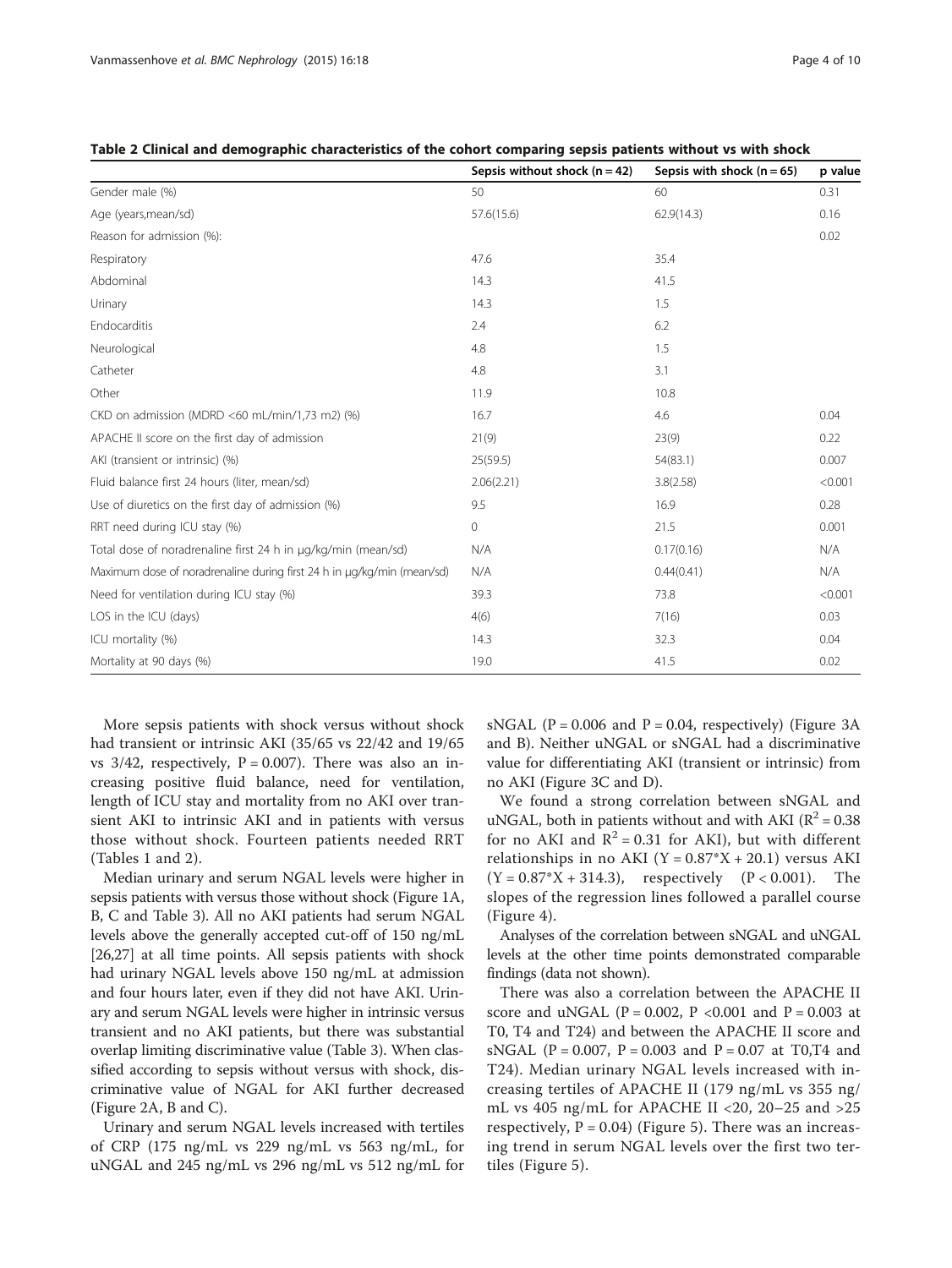<span id="page-4-0"></span>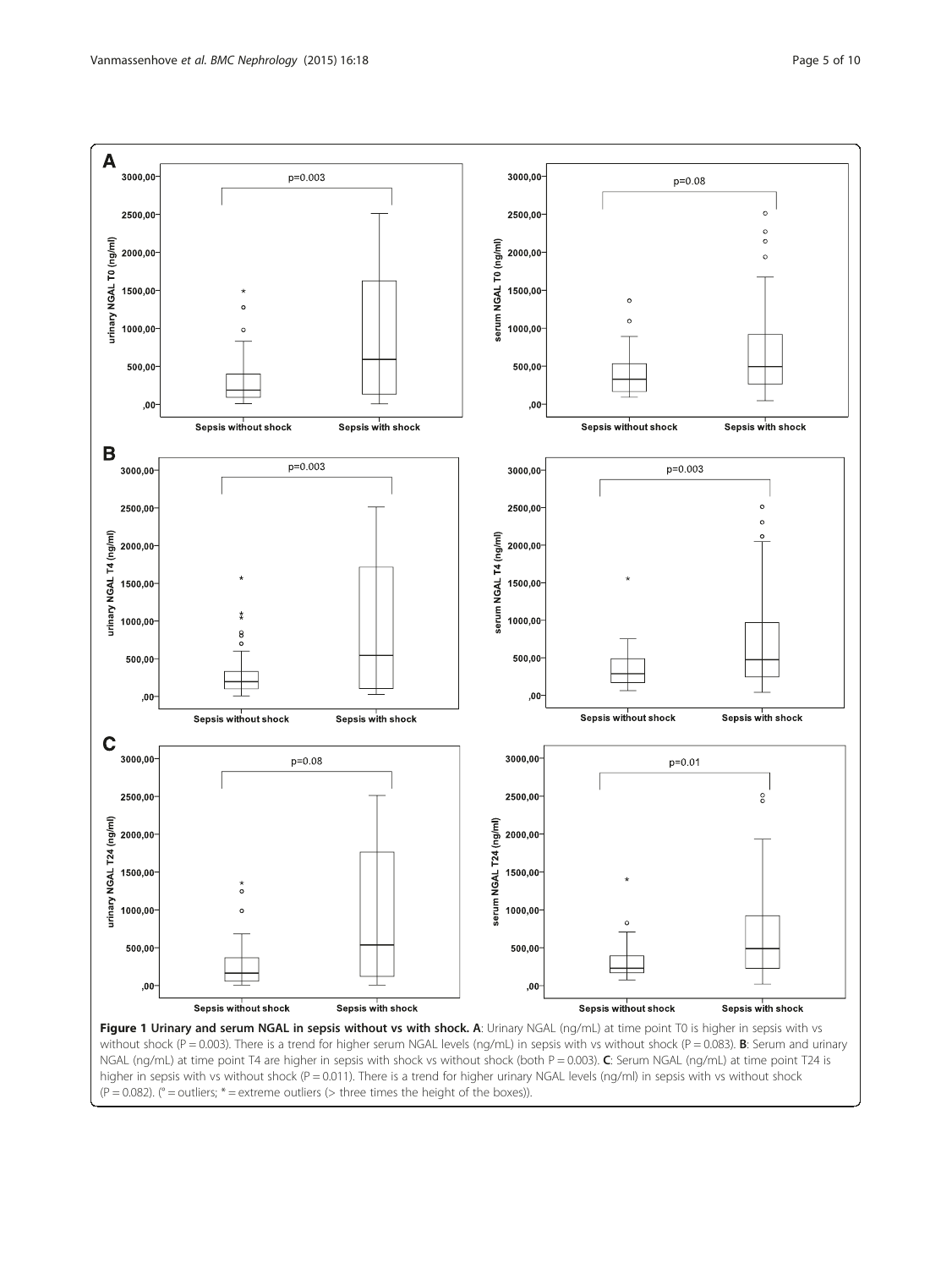|           | Sepsis without shock |                            |                                 | Sepsis with shock |                      |                                   |                                   |          |                      |
|-----------|----------------------|----------------------------|---------------------------------|-------------------|----------------------|-----------------------------------|-----------------------------------|----------|----------------------|
|           | No AKI<br>$(n = 17)$ | Transient<br>$AKI(n = 22)$ | <b>Intrinsic</b><br>AKI $(n=3)$ | p value           | No AKI<br>$(n = 11)$ | <b>Transient</b><br>$AKI(n = 35)$ | <b>Intrinsic</b><br>$AKI(n = 19)$ | p value  | Overall<br>p value   |
| uNGAL TO  | 125(262)             | 262(350)                   | 1276                            | $0.27*$           | 178(457)             | 649(1164)                         | 1775(2108)                        | $0.08*$  | $0.001$ <sup>#</sup> |
| uNGAL T4  | 16(256)              | 234(310)                   | 1044                            | $0.27*$           | 269(511)             | 523(1384)                         | 1802(2046)                        | $0.03*$  | $0.009$ <sup>#</sup> |
| uNGAL T24 | 122(218)             | 239(383)                   | 1245                            | $0.27*$           | 137(612)             | 405(1523)                         | 2372(2308)                        | $0.11*$  | $0.084$ <sup>#</sup> |
| sNGAL TO  | 220(269)             | 288(477)                   | 235                             | $0.44*$           | 290(221)             | 493(579)                          | 962(894)                          | $0.003*$ | $0.03$ <sup>#</sup>  |
| sNGAL T4  | 218(193)             | 336(338)                   | 284                             | $0.17*$           | 267(192)             | 469(604)                          | 975(940)                          | $0.011*$ | $0.002$ <sup>#</sup> |
| sNGAL T24 | 203(189)             | 295(364)                   | 184                             | $0.44*$           | 283(188)             | 475(435)                          | 1052(670)                         | $0.001*$ | $0.001$ <sup>#</sup> |

<span id="page-5-0"></span>Table 3 Urinary NGAL and serum NGAL (ng/mL) in no AKI vs transient and intrinsic AKI

\*P-values refer to the difference between no AKI, transient AKI and intrinsic AKI, separately for patients with vs without shock.

# P-values refer to the difference between no AKI, transient AKI and intrinsic AKI either with or without shock at each time point.



NGAL(ng/ml) is not significantly different between no-AKI, transient AKI and intrinsic AKI in sepsis without shock (P = 0.27) and sepsis with shock  $(P = 0.08)$ . (B) At time point T4, urinary NGAL(ng/ml) is not significantly different between no AKI, transient AKI and intrinsic AKI in sepsis without shock (P = 0.27). (C) At time point T24, urinary NGAL (ng/mL) is not significantly different between no-AKI, transient AKI and intrinsic AKI in sepsis without shock (P = 0.27) and sepsis with shock (P = 0.11). ( $^{\circ}$  = outliers;  $*$  = extreme outliers (> three times the height of the boxes)).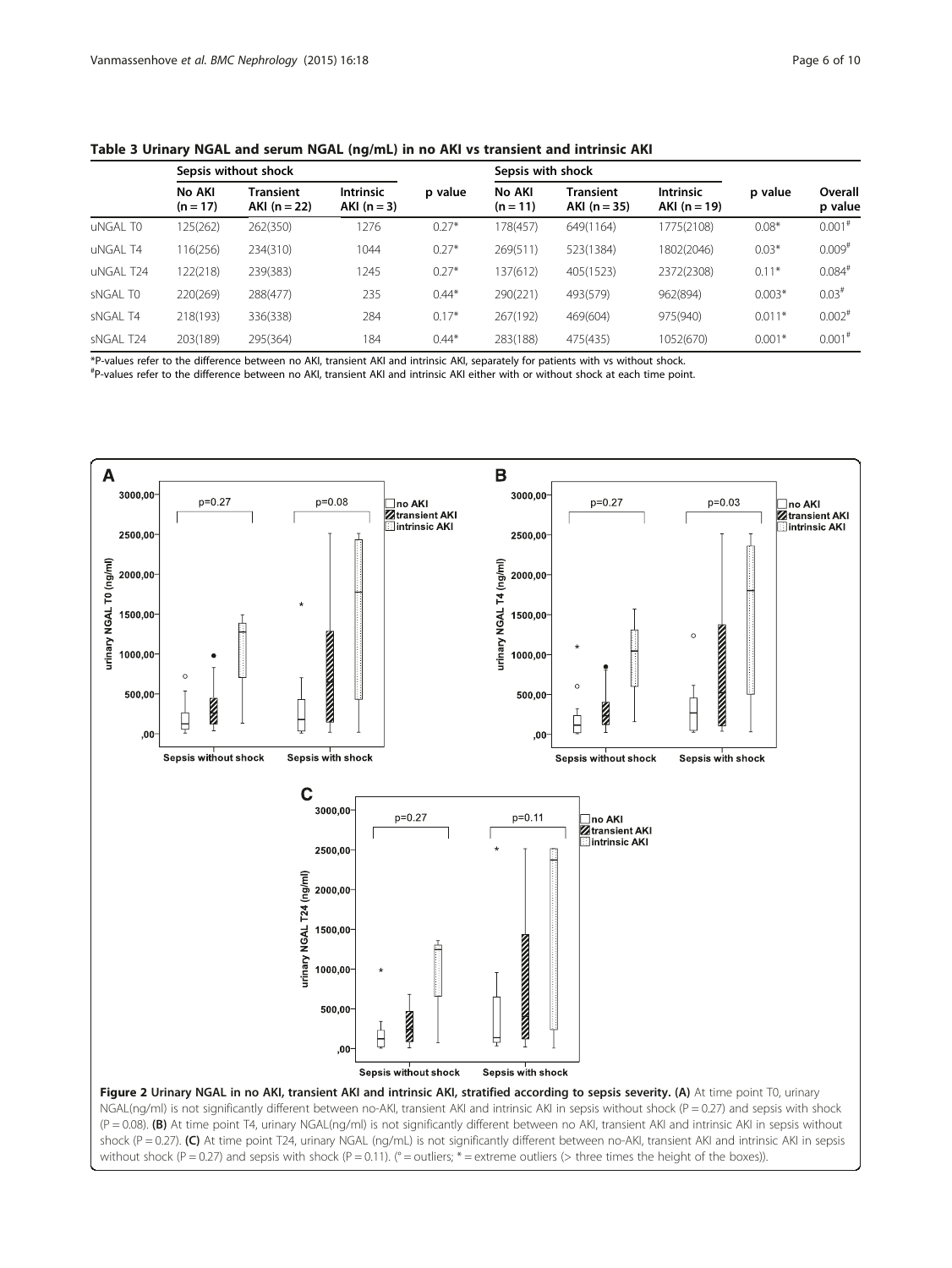<span id="page-6-0"></span>

#### **Discussion**

In this cohort of septic ICU patients, we confirmed that the risk for AKI increased with severity of sepsis. Serum and urinary levels of NGAL increased with severity of illness and inflammation, as assessed by APACHE II and CRP. In addition, there was a strong correlation between urinary and serum levels of NGAL, irrespective of presence of AKI. Although there was a significant difference in uNGAL levels between no AKI, transient AKI and intrinsic AKI, this difference did not remain when patients were stratified according to severity of sepsis (sepsis with or without shock) and to tertiles of CRP or APACHE II score increase, except for sNGAL in the highest CRP tertile where a significant difference between AKI and no AKI could be found. However, across all tertiles, there was an important overlap in NGAL levels between AKI and no AKI, the

result being that NGAL is not a reliable biomarker to discriminate between AKI and no AKI in the individual case.

It remains unclear whether in sepsis patients, increased urinary NGAL is a marker of structural tubular injury, the result of overspill from the systemic circulation or just a marker of severity of illness. This is also emphasized by the fact that no commercially available assays make a distinction between 'renal' NGAL and 'neutrophil' NGAL. Cai et al. confirmed that NGAL is present in different forms in the urine by using five ELI-SAs (using different monoclonal and polyclonal antibodies) and one polyclonal-based RIA [[11\]](#page-9-0). Authors concluded that it should be possible to construct an assay that preferentially identifies NGAL originating from the tubular epithelium or the neutrophils. Martensson et al. demonstrated that the ratio of two ELISAs,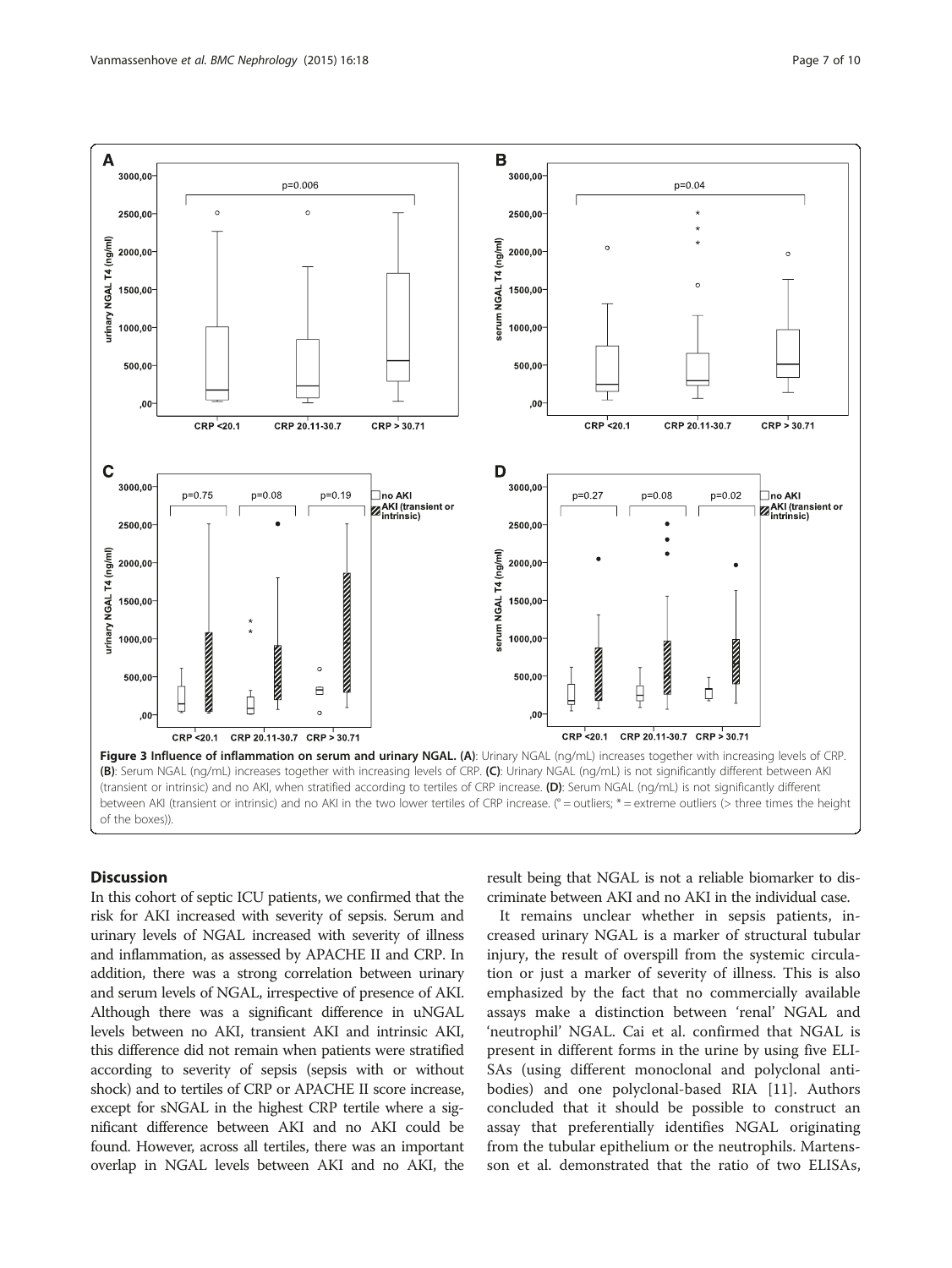<span id="page-7-0"></span>

each using a different monoclonal antibody, could detect the monomeric form (which mainly originates from renal tubular cells) with an AUC ROC of 0.92 in ICU patients without CKD [[13](#page-9-0)]. However, more recently, Glassford et al. assessed monomeric and dimeric uNGAL contribution using western blotting-validated enzymelinked immunosorbent assays and their calculated ratio in 102 patients with SIRS and found that at best, urinary forms of NGAL are fair predictors of renal or patients outcome. The authors conclude that the nature and source of uNGAL are complex and challenge the utility of NGAL as a uniform biomarker [[12](#page-9-0)].

NGAL is filtered into the primary urine and almost completely reabsorbed by the tubular epithelium via the megalin receptor under normal circumstances [\[28](#page-9-0)]. One of the concerns of using NGAL as a biomarker for AKI is that even in the absence of AKI, NGAL levels can increase during inflammation [\[18,29-33](#page-9-0)]. We demonstrated that in patients with sepsis, serum NGAL levels increase in parallel with the severity of sepsis, severity of illness and severity of inflammation and thus increased levels might not automatically reflect tubular damage.

High levels of serum NGAL can overwhelm the reabsorbing capacity of the proximal tubule so that urinary NGAL levels might increase, even in the absence of structural tubular injury. We found a strong correlation between serum and urinary NGAL levels, both in patients without and with AKI. The value of urinary NGAL for differentiating between AKI and no AKI was also low due to overlap between the two groups, irrespective of severity of illness, sepsis or inflammation.

These findings underline that the concept of "subclinical AKI" should be used with caution, however, they do not contradict the existence of this concept in certain patients. Indeed, urinary NGAL was well correlated with serum NGAL ( $\mathbb{R}^2$  = 0.37), but the regression line went through the origin for no AKI patients, whereas it did not in AKI patients. This suggests that in AKI, there is some degree of either local tubular production or reduced reabsorption, both of which may reflect tubular injury.

In any case, our data indicate that the suggestion to use uNGAL as a diagnostic marker because of its allegedly discriminating role in differentiating AKI from no AKI should be carefully considered, at least in patients with sepsis. In addition, when including patients with 'subclinical AKI', based on NGAL positivity only, in an interventional trial, those interventions that only focus on preventing or healing tubular injury risk to be less useful. The latter because, in a substantial part of patients, the increased urinary NGAL will not be the result of tubular damage but rather of overspill from the circulation as a consequence of high circulating levels induced by inflammation.

Designing an immunoassay that perfectly discriminates between monomer and dimer NGAL will only partly solve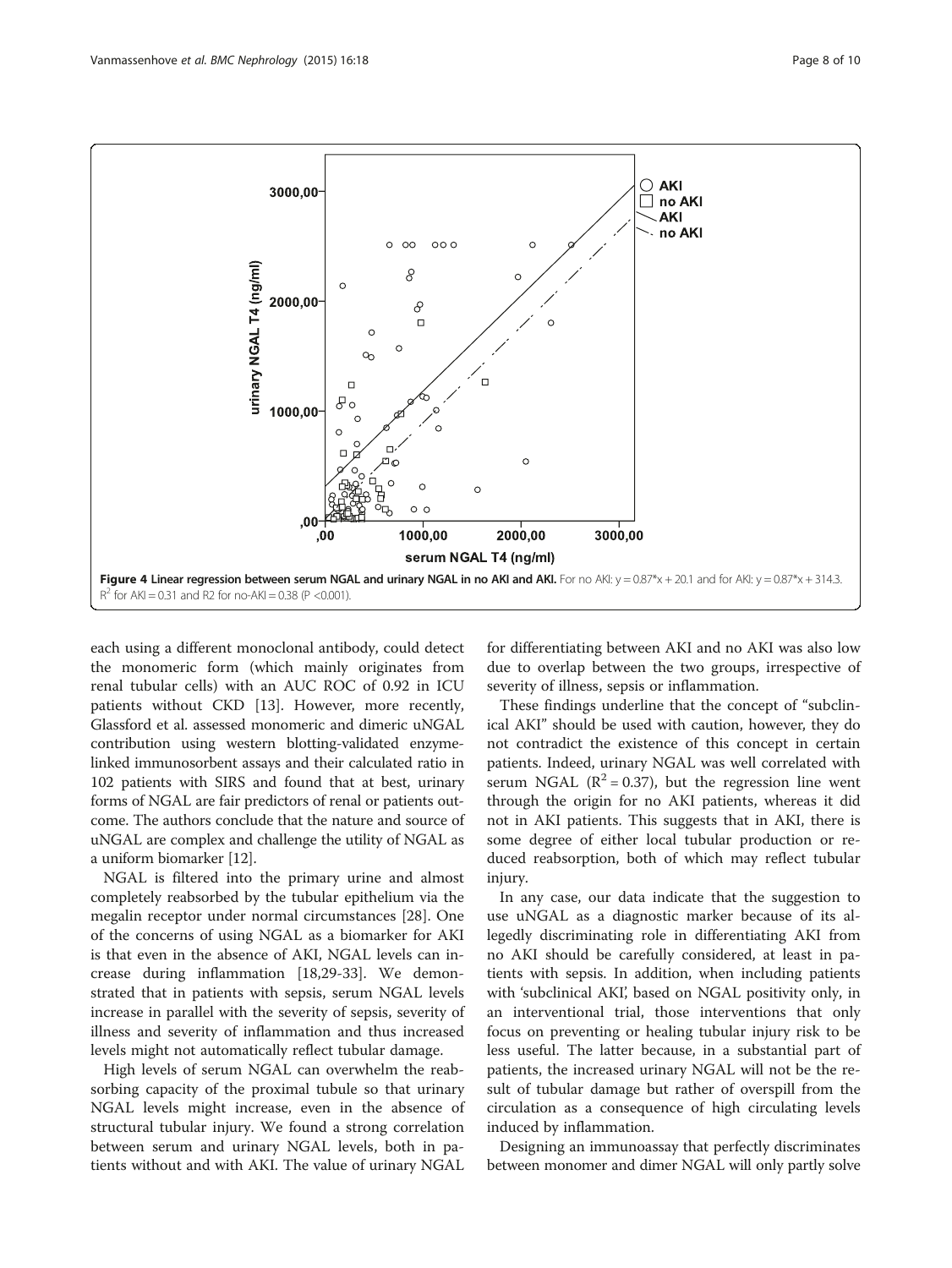<span id="page-8-0"></span>

of APACHE II score increase. ( $\degree$  = outliers;  $\degree$  = extreme outliers ( $>$  three times the height of the boxes)).

this issue. Since the common pathway in CKD relates to tubulointerstitial damage which in turn could imply high levels of monomer NGAL, a tool that allows the measurement of monomer NGAL only, would not be helpful in differentiating between AKI, acute on chronic kidney disease and CKD. Also, the role of leukocytes in the pathophysiology of septic AKI is being increasingly recognized [[34](#page-9-0)]. So the presence of dimer NGAL can also be an indication of local tubular damage rather than just being a sign of glomerular overflow or presence of leukocyturia in the context of urinary infection.

A limitation of this observational study is that it describes a relatively small cohort of septic patients. However, to our knowledge, this is the first study providing information on prospectively collected serum and urinary NGAL levels at different time points during the first 24 hours after admission in septic patients.

#### **Conclusions**

In patients with sepsis, levels of urinary and serum NGAL and the prevalence and severity of AKI are strongly associated with severity of illness and inflammation as expressed by APACHE II and CRP. There is a strong correlation in sepsis patients between serum and urinary levels of NGAL, irrespective of presence of AKI. Therefore, the conclusion that presence of NGAL in the urine implies tubular injury should be made very cautiously in sepsis patients.

#### Abbreviations

AKI: Acute kidney injury; APACHE II score: Acute physiology and chronic health evaluation II score; CRP: C-reactive protein; CKD: Chronic kidney disease; eGFR: Estimated glomerular filtration ratio; ICU: Intensive care unit; LOS: Length of stay; MDRD: Modification of Diet in Renal Disease; NGAL: Neutrophil gelatinase-associated lipocalin; RIFLE: Risk, Injury, Failure, Loss of kidney function and End-stage renal disease; RRT: Renal replacement therapy.